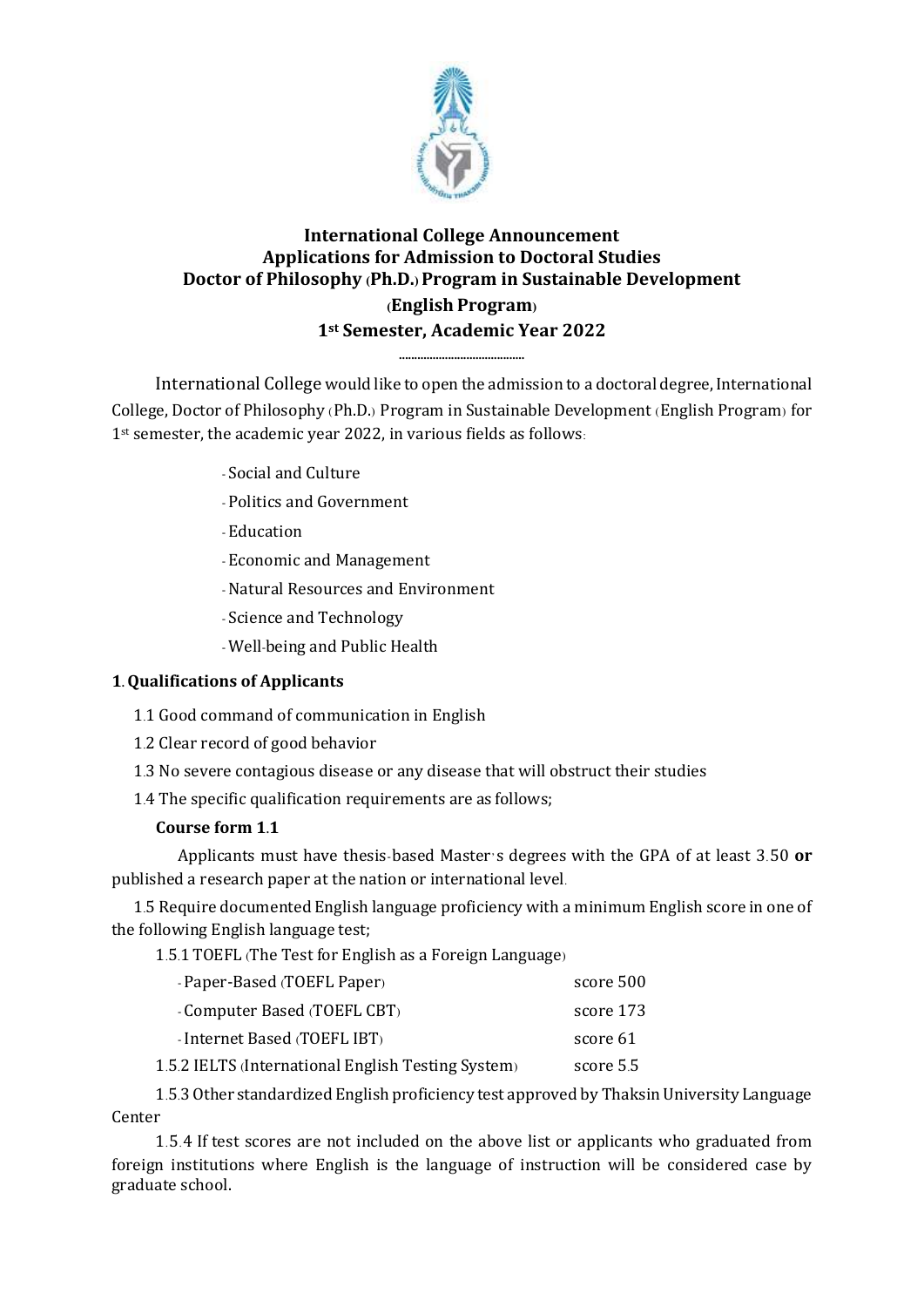**In the case that the English proficiency test does not meet the above criteria, the decision is at the discretion of the Examination Committees with the approval of the program chair.**

### **2. Selection Criteria**

2.1 Applicants will be considered from the educational background, research and/or work experiences including recommendation letter of educational, work experiences and behavior.

2.2 Applicants will be considered from their thesis proposal (following the university form as attached file in this announcement).The applicants must have a thesis proposal for connecting with potential advisors (Internal and external advisors). The applicants who need help on proposal preparation and consulting for the advisor. Please contact Asst. Prof. Dr. Sompong O-Thong by e-mail **[\(sompong.o@gmail.com\)](mailto:sompong.o@gmail.com).** University will ask the advisor to approve the thesis proposal before admission.

2.3 Interview in online program with Phone/ Face Time /Video Call/Skype/WebEx.

### **3. The feature of Education**

3.1 **Regular program** to study after hours.

3.2 **The semester system** an academic year is divided into 2 semesters.

3.3 **Duration course** The 3 year's course requires the duration of study not more than 6 academic years.

#### 3.4 **Curriculum Design**

Course 1.1 for graduate students who have completed a thesis-based Master's degree with the GPA of at least 3.50 or published a research paper at the nation or international level.

To create the dissertation in the interesting topic in the sustainable development that will be function in many field that is society and culture, politic and governance, education, economic and management, natural resource and environment, sciences and technology, well- being and public health. The dissertation will process under the supervision of Thai supervisor and international supervisor. The graduate student have to report the progress of dissertation and propose to International Graduate Program Committee and the person who interested that topic research in every semester. The graduate student have to write the dissertation in the Thaksin University's form, To present the research in the International Conference, and the graduate student have to publish the journal at least 2 paper in the International journal that certified by Ministry of Higher Education, Science, Research and Innovation.

| Program / Subject Field                            | Regular program             |  |
|----------------------------------------------------|-----------------------------|--|
|                                                    | <b>Number of admissions</b> |  |
| Ph.D. in Sustainable Development (English program) | Course $1.1 = 5$ students   |  |

#### **4. Number of Admissions**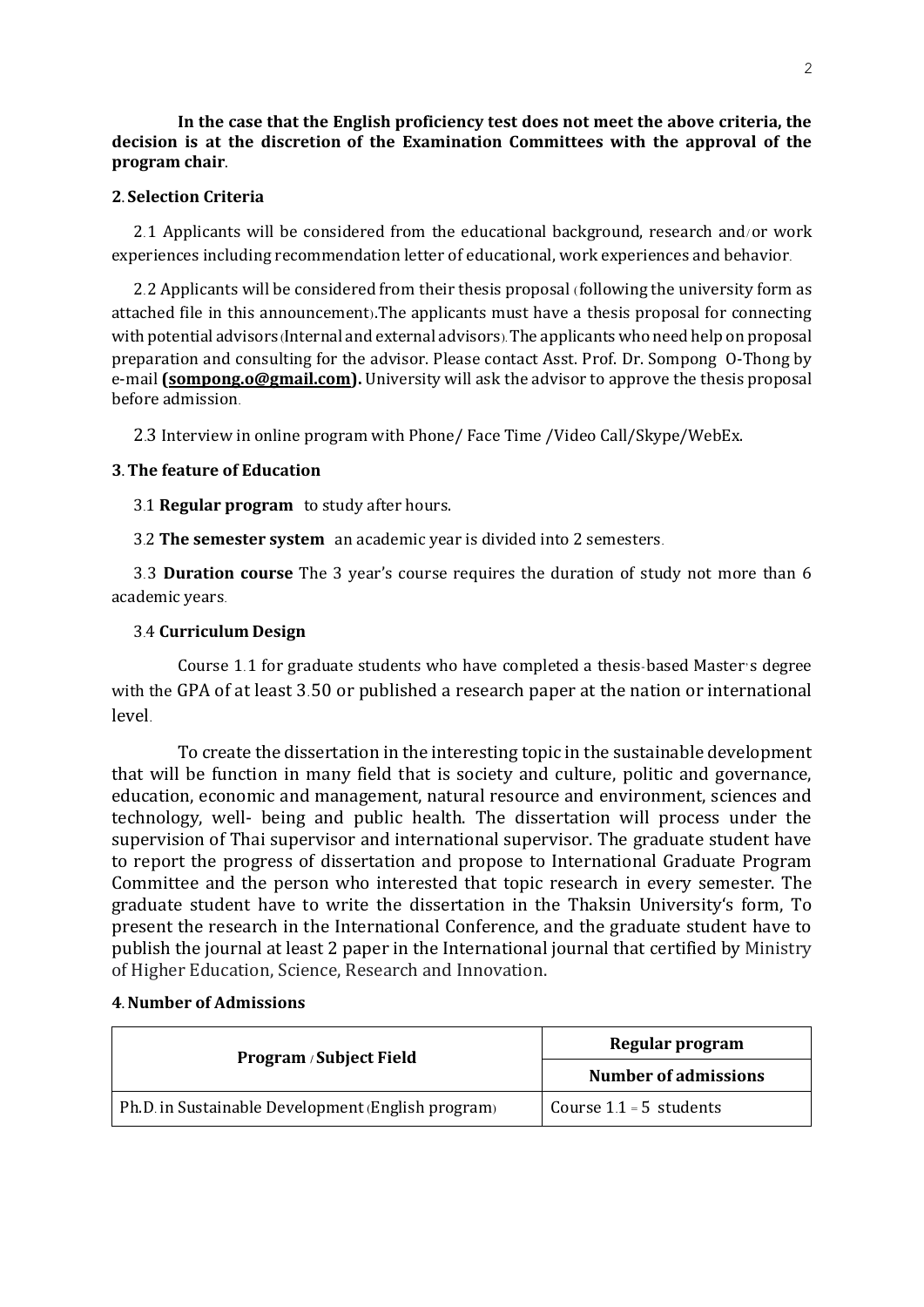#### **5. Cost of Studying**

5.1 Tuition fee 100,000 Baht per semester (not more than 6 semesters).

5.2 Application fee 1,500 Baht.

#### **6. Application**

**6. 1. Apply online at: http: / / ic.tsu.ac.th** within **February, 28 2022** with the application process as follows:

6.1.1. Please fill the form correctly

6.1.2. Please print out the form to fill your information on the application form (English Version) as attached file and scan file submit to E-mail: **international.ictsu@gmail.com.**

6.1.3. Please do the payment by transfer money to **Siam Commercial Bank: Account number: 691-2-36609-3** 

6.1.4. Send the evidences by following the item 7 to International College,Thaksin University. 140 Moo.4 Kanjanavanit Road, Khaorupchang, Muang Songkhla District, Songkhla 90000 Tel. 074- 317696 or scan evidences files and send to E- mail: **international.ictsu@gmail.com** within **March, 4 2022**

It is responsibility of applicants to check application information and examination venue, available on Website [http](http://admission.tsu.ac.th/)://ic.tsu.ac.th. The applicants who do not submit the application documents and/or do not pay the application fee within the specified time are not eligible to take examination.

#### **7. Required Documents of Application**

7.1 Completely fill in the application form and glue 1 inch photograph 1 photograph on to an application form.

7.2 Photocopy of Bachelor's degree and Master's degree certificate in the size of A4 paper. These documents consist of;

7.2.1 A photocopy of degree or certificate of graduation

7.2.2 A photocopy of official transcript

7.3 A photocopy of applicant's identification card or passport, in front and back side

7.4 A photocopy of name/surname change certificate (if any)

7.5 A thesis proposal (University's template)

7.6 A photocopy of application fee pay-in slip

**Remarks:** For applicants who graduated from foreign higher education institutions, the university reserves the right to verify the applicants' qualifications regardless of the length of time. If the qualification of the applicants do not comply with the admission requirements of the university, the applicants will be disqualified from application and non-refundable in any case. Although the university announce the admission result, that result shall be held invalid and the applicants do not have the right to register as TSU student. If that unqualified applicants register as TSU student, the student status become invalid immediately.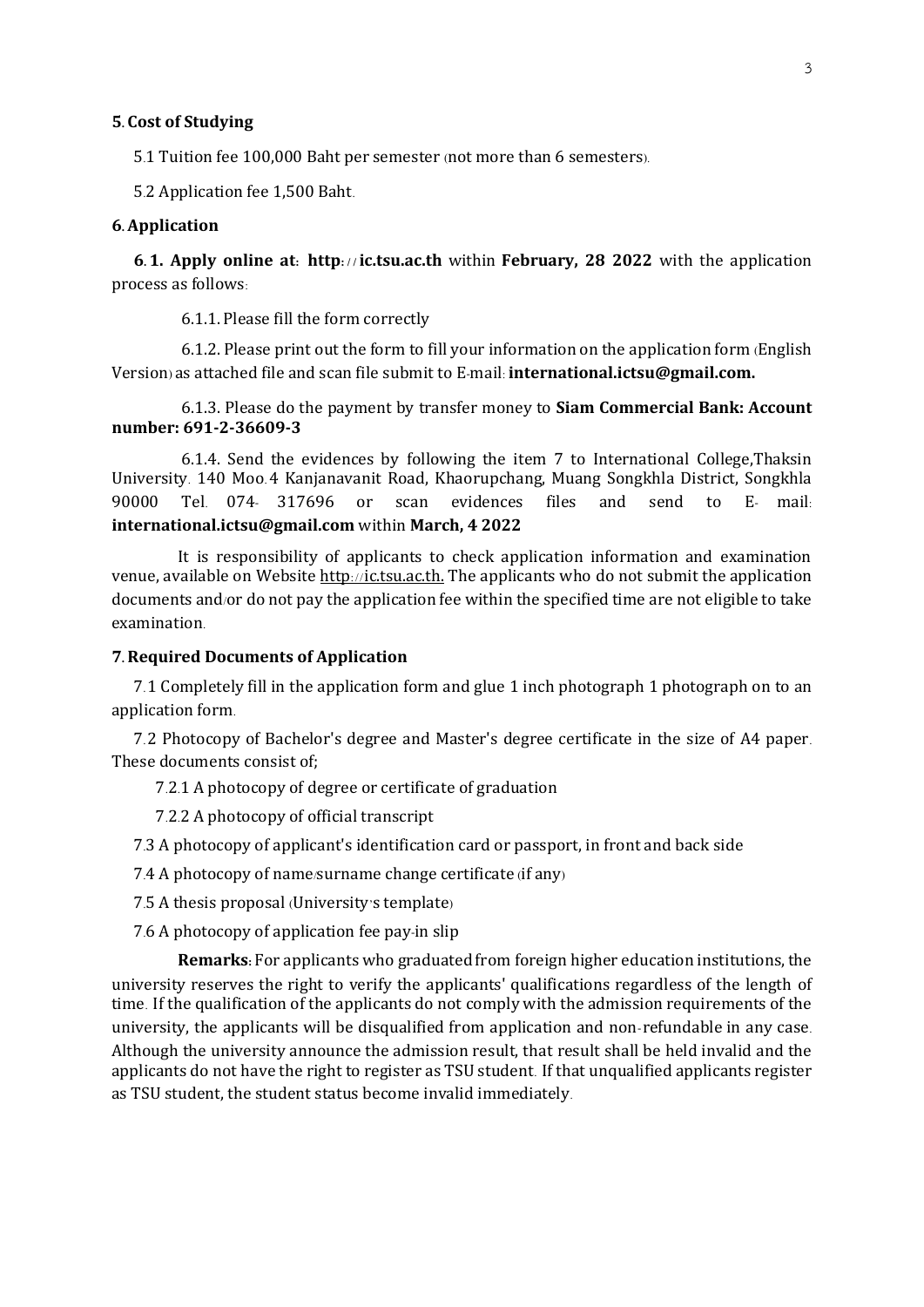#### **8. Process Time**

| <b>Process</b>                                                                                                                                                                                 | Period                                |
|------------------------------------------------------------------------------------------------------------------------------------------------------------------------------------------------|---------------------------------------|
| Apply online at: http://ic.tsu.ac.th.                                                                                                                                                          | December, 27 2021 - February, 28 2022 |
| Payment for the application by transfer to Siam<br><b>Commercial Bank</b>                                                                                                                      | December, 27 2021 - March, 1 2022     |
| Final date of application and document submission                                                                                                                                              | March, 4 2022                         |
| To announce the name list who got the interview                                                                                                                                                | March, 7 2022                         |
| Interview Examination online (Telephone/Face time/<br>Video Call/ Skype/ WebEx)                                                                                                                | March, 12 2022                        |
| Announcement of the interview result                                                                                                                                                           | March, 16 2022                        |
| Payment for authorization, The person who pass the<br>admission have to do the payment for authorization at<br>5,000 THB by transfer to Siam Commercial Bank.<br>Account Number: 691-2-36609-3 | March, 16 - 23 2022                   |

#### **9. Announcement of the name list who selected**

Candidates who selected in the interview have to do the payment for authorization March, 16-23 2022. Otherwise, the authorization of student will be disclaim. Candidates have to on process to develop the proposal to be complete and approval by International Graduate Program Committee. International college Officer will deliver this information to academic affair to on process in announcement the name list who selected and can represent to be the student. To be enrollment in the semester that international College Officer require. Candidate can investigate the name list at Website: **www://ic.tsu.ac.th**

#### **10. Representative to be the student**

Candidates who selected to be the student have to represent yourself to be the student as following the date and officer that the university announce on the announcement of name list who selected. Candidate who not represent to be the student and not attend the orientation as following the date will be disclaim to be the student of university , and International College not refund any payment.

### **11. Document preparation and self-report information**

- 11.1 Two photocopy of degree or certificate of graduation.
- 11.2 Two photocopy of transcripts.
- 11.3 A photocopy of identification card/passport.
- 11.4 A photocopy of house registration document.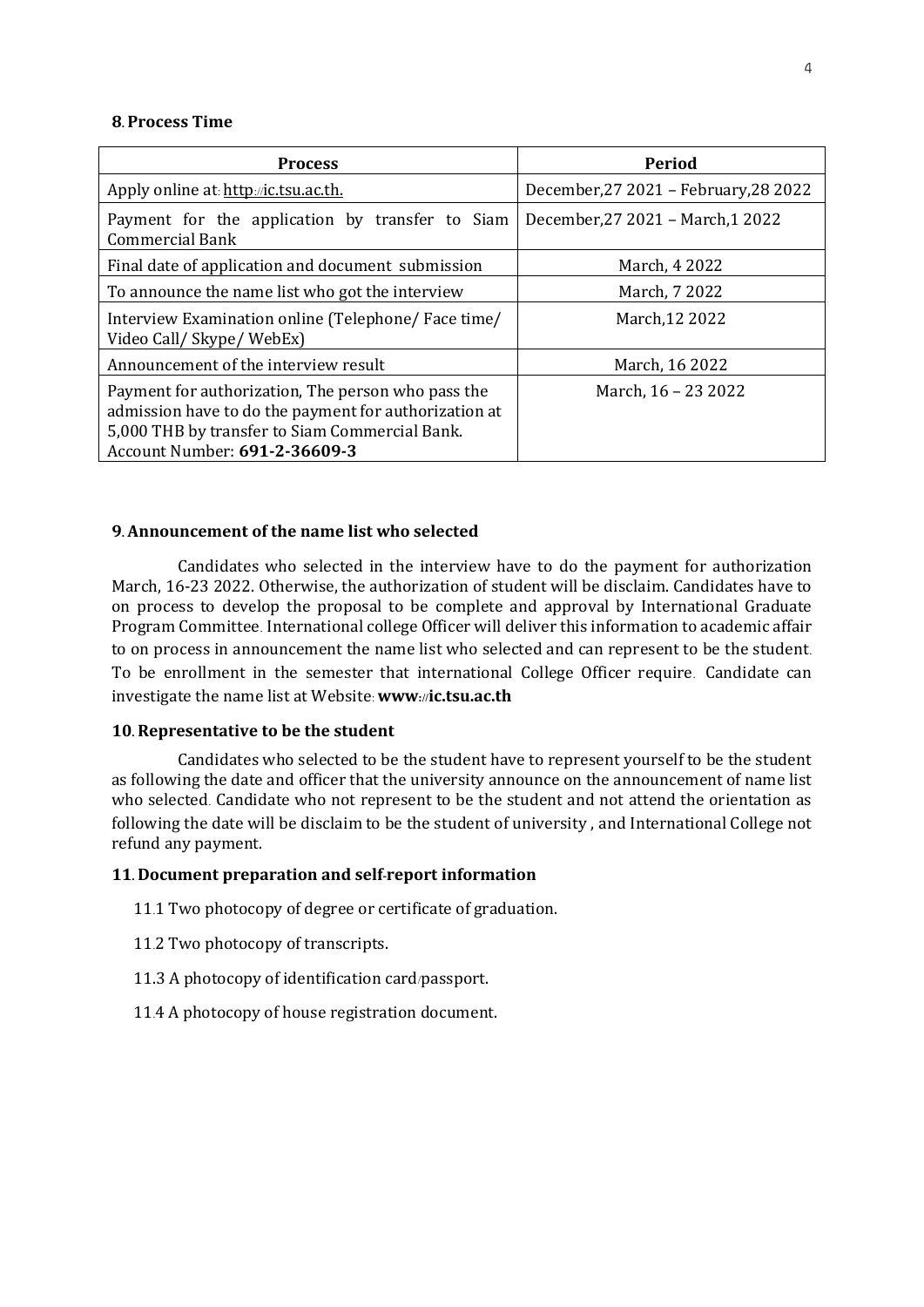#### **12. Contact Details**

International College Officer , Thaksin University, 140 Moo 4, Kanjanavanich Road, Khao Rup Chang, Muang, Songkhla 90000 Thailand, Tel: + 66 7431 7696 ,Fax: + 66 7431 7697 **Website: www.ic.tsu.ac.th or E-mail: international.ictsu@gmail.com.**

Announced on December, 24 2021

K Soutout

**Assoc. Prof. Kasem Asawatreratanakul**  Vice President for Academic and International Affairs Acting director of International College For President of Thaksin University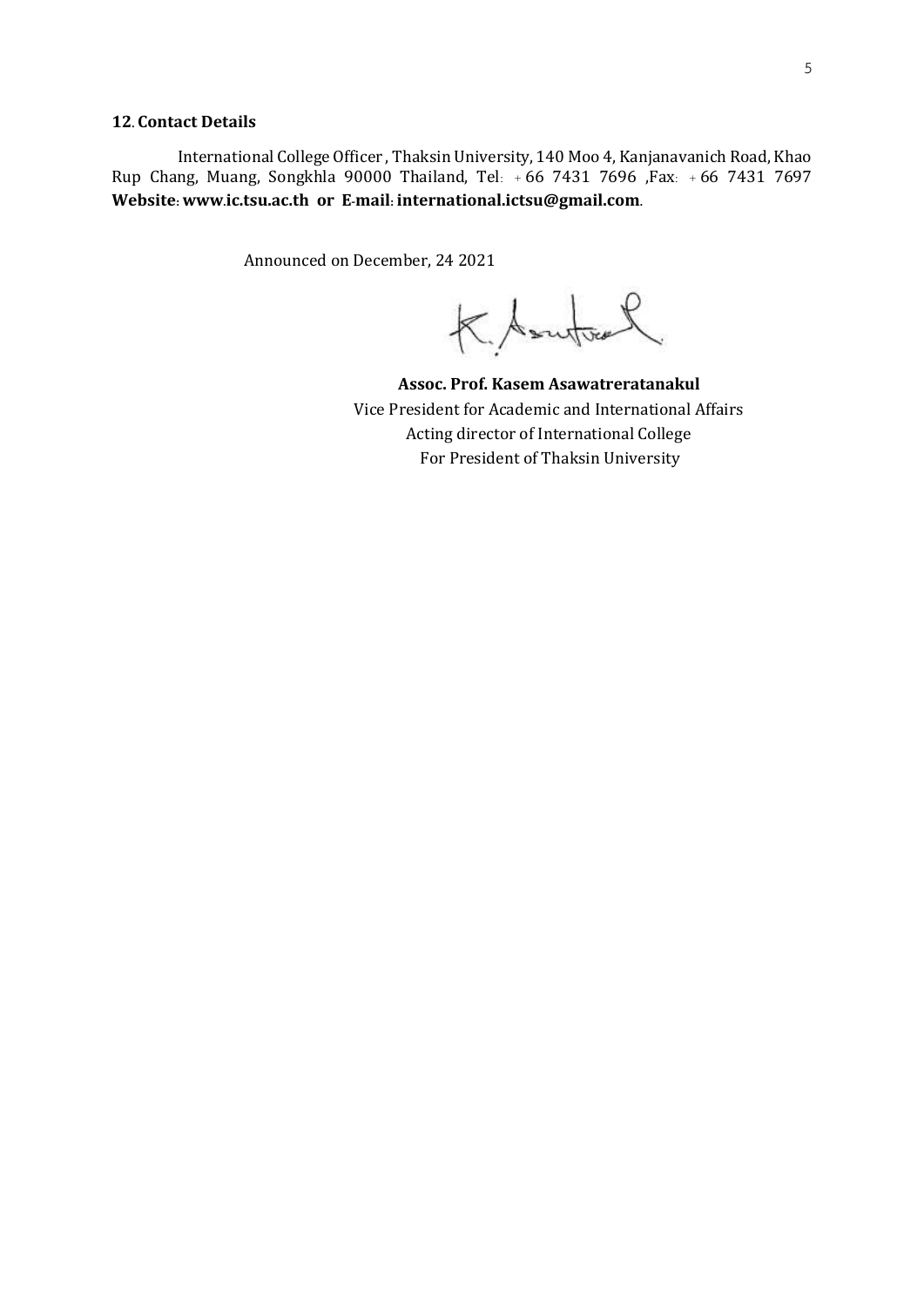

# **APPLICATION FOR ADMISSION TO THE THAKSIN UNIVERSITY INTERNATIONAL GRADUATE PROGRAM Ph.D.in Sustainable Development (English Program)**

6 **How to complete this form:**

- Legibly in black ink
- With all required document
- Signed where required
- With the application fee
- Add page if needed

**(Incomplete applications will not be processed)**

### **1. PERSONAL DETAILS**

|                                                         | Title: Mame as in passport/id: Mame as in passport/id: Manual Assemble Manual Assemble Manual Assemble Manual                                                                                                                                                                                                                                                                                                                                                                                                                                                                                                                                    |
|---------------------------------------------------------|--------------------------------------------------------------------------------------------------------------------------------------------------------------------------------------------------------------------------------------------------------------------------------------------------------------------------------------------------------------------------------------------------------------------------------------------------------------------------------------------------------------------------------------------------------------------------------------------------------------------------------------------------|
|                                                         |                                                                                                                                                                                                                                                                                                                                                                                                                                                                                                                                                                                                                                                  |
|                                                         |                                                                                                                                                                                                                                                                                                                                                                                                                                                                                                                                                                                                                                                  |
|                                                         |                                                                                                                                                                                                                                                                                                                                                                                                                                                                                                                                                                                                                                                  |
|                                                         |                                                                                                                                                                                                                                                                                                                                                                                                                                                                                                                                                                                                                                                  |
|                                                         |                                                                                                                                                                                                                                                                                                                                                                                                                                                                                                                                                                                                                                                  |
|                                                         |                                                                                                                                                                                                                                                                                                                                                                                                                                                                                                                                                                                                                                                  |
|                                                         |                                                                                                                                                                                                                                                                                                                                                                                                                                                                                                                                                                                                                                                  |
|                                                         |                                                                                                                                                                                                                                                                                                                                                                                                                                                                                                                                                                                                                                                  |
|                                                         | Telephone: material contract and contract and contract and contract and contract and contract and contract and contract and contract and contract and contract and contract and contract and contract and contract and contrac                                                                                                                                                                                                                                                                                                                                                                                                                   |
| 2. DEGREES & EXPERIENCE                                 |                                                                                                                                                                                                                                                                                                                                                                                                                                                                                                                                                                                                                                                  |
| List highest qualifications beginning with most recent. |                                                                                                                                                                                                                                                                                                                                                                                                                                                                                                                                                                                                                                                  |
|                                                         |                                                                                                                                                                                                                                                                                                                                                                                                                                                                                                                                                                                                                                                  |
|                                                         |                                                                                                                                                                                                                                                                                                                                                                                                                                                                                                                                                                                                                                                  |
|                                                         |                                                                                                                                                                                                                                                                                                                                                                                                                                                                                                                                                                                                                                                  |
|                                                         |                                                                                                                                                                                                                                                                                                                                                                                                                                                                                                                                                                                                                                                  |
|                                                         |                                                                                                                                                                                                                                                                                                                                                                                                                                                                                                                                                                                                                                                  |
|                                                         | $Institution and country: \underline{\hspace{1cm}} \underline{\hspace{1cm}} \underline{\hspace{1cm}} \underline{\hspace{1cm}} \underline{\hspace{1cm}} \underline{\hspace{1cm}} \underline{\hspace{1cm}} \underline{\hspace{1cm}} \underline{\hspace{1cm}} \underline{\hspace{1cm}} \underline{\hspace{1cm}} \underline{\hspace{1cm}} \underline{\hspace{1cm}} \underline{\hspace{1cm}} \underline{\hspace{1cm}} \underline{\hspace{1cm}} \underline{\hspace{1cm}} \underline{\hspace{1cm}} \underline{\hspace{1cm}} \underline{\hspace{1cm}} \underline{\hspace{1cm}} \underline{\hspace{1cm}} \underline{\hspace{1cm}} \underline{\hspace{1cm$ |
|                                                         |                                                                                                                                                                                                                                                                                                                                                                                                                                                                                                                                                                                                                                                  |
|                                                         |                                                                                                                                                                                                                                                                                                                                                                                                                                                                                                                                                                                                                                                  |
|                                                         |                                                                                                                                                                                                                                                                                                                                                                                                                                                                                                                                                                                                                                                  |
|                                                         |                                                                                                                                                                                                                                                                                                                                                                                                                                                                                                                                                                                                                                                  |
|                                                         |                                                                                                                                                                                                                                                                                                                                                                                                                                                                                                                                                                                                                                                  |
|                                                         |                                                                                                                                                                                                                                                                                                                                                                                                                                                                                                                                                                                                                                                  |
|                                                         |                                                                                                                                                                                                                                                                                                                                                                                                                                                                                                                                                                                                                                                  |
| <b>3. PROGRAM APPLIED FOR</b>                           |                                                                                                                                                                                                                                                                                                                                                                                                                                                                                                                                                                                                                                                  |
| Ph.D. by Research & Thesis                              |                                                                                                                                                                                                                                                                                                                                                                                                                                                                                                                                                                                                                                                  |
| Transfer to Ph.D. from other Doctoral                   |                                                                                                                                                                                                                                                                                                                                                                                                                                                                                                                                                                                                                                                  |
|                                                         |                                                                                                                                                                                                                                                                                                                                                                                                                                                                                                                                                                                                                                                  |
|                                                         |                                                                                                                                                                                                                                                                                                                                                                                                                                                                                                                                                                                                                                                  |

Preferred date of commencement: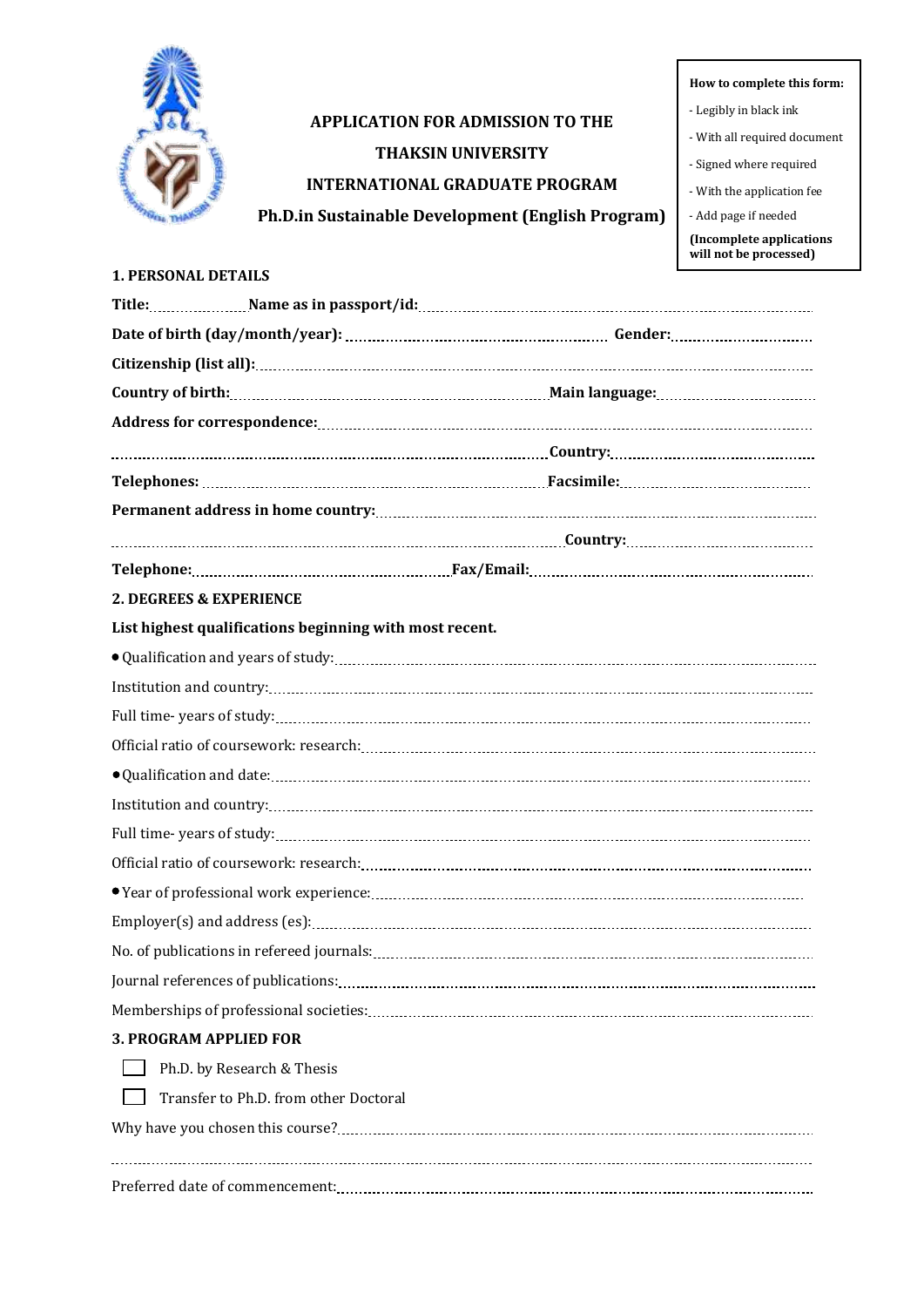#### **4. REFERENCES**

List names and contact details of two referees who may be asked for confidential advice about your suitability.

|                                                    | $Country: \begin{tabular}{@{}c@{}} \hline \textbf{Country:} & \textbf{3.5} & \textbf{5.6} & \textbf{6.7} & \textbf{7.8} & \textbf{8.8} & \textbf{9.8} & \textbf{1.9} & \textbf{1.9} & \textbf{1.9} & \textbf{1.9} & \textbf{1.9} & \textbf{1.9} & \textbf{1.9} & \textbf{1.9} & \textbf{1.9} & \textbf{1.9} & \textbf{1.9} & \textbf{1.9} & \textbf{1.9} & \textbf{1.9} & \textbf{1.9} & \textbf{1.$ |
|----------------------------------------------------|------------------------------------------------------------------------------------------------------------------------------------------------------------------------------------------------------------------------------------------------------------------------------------------------------------------------------------------------------------------------------------------------------|
|                                                    |                                                                                                                                                                                                                                                                                                                                                                                                      |
| <b>5. ENGLISH PROFICIENCY</b>                      |                                                                                                                                                                                                                                                                                                                                                                                                      |
|                                                    |                                                                                                                                                                                                                                                                                                                                                                                                      |
| <b>6. FINANCIAL GUARANTEE</b>                      |                                                                                                                                                                                                                                                                                                                                                                                                      |
| $\Box$ I have sufficient funds for fees and living |                                                                                                                                                                                                                                                                                                                                                                                                      |
|                                                    |                                                                                                                                                                                                                                                                                                                                                                                                      |

 $\Box$  Family funds sufficient for fees and living

 I have a scholarship from: The scholarship covers the following:

#### **7. SIGNED DECLARATION**

I declare that:

- All information herein is true and complete (failure to disclose relevant information may result in exclusion)

- Thaksin University International Graduate Program may make enquiries about me from any source.

- If I am awarded any financial assistance from Thaksin University I may hold another equivalent award at the same time and will declare all other assistance.

- I will be able to meet all fees and living costs for the expected full duration of the program in which I enroll.

- If I am awarded any assistance from Thaksin University on the basis of misleading information. I will repay all fees, allowances, remissions and others.

- My personal information may be released to Royal Thai Government.

- I must be easily accessible for an application interview.

- Thaksin University may inform other tertiary institutions if any of the material presented to support my application is found to be false.

- All document submitted become the property of Thaksin University International Graduate Program.

- The application fee is non-refundable.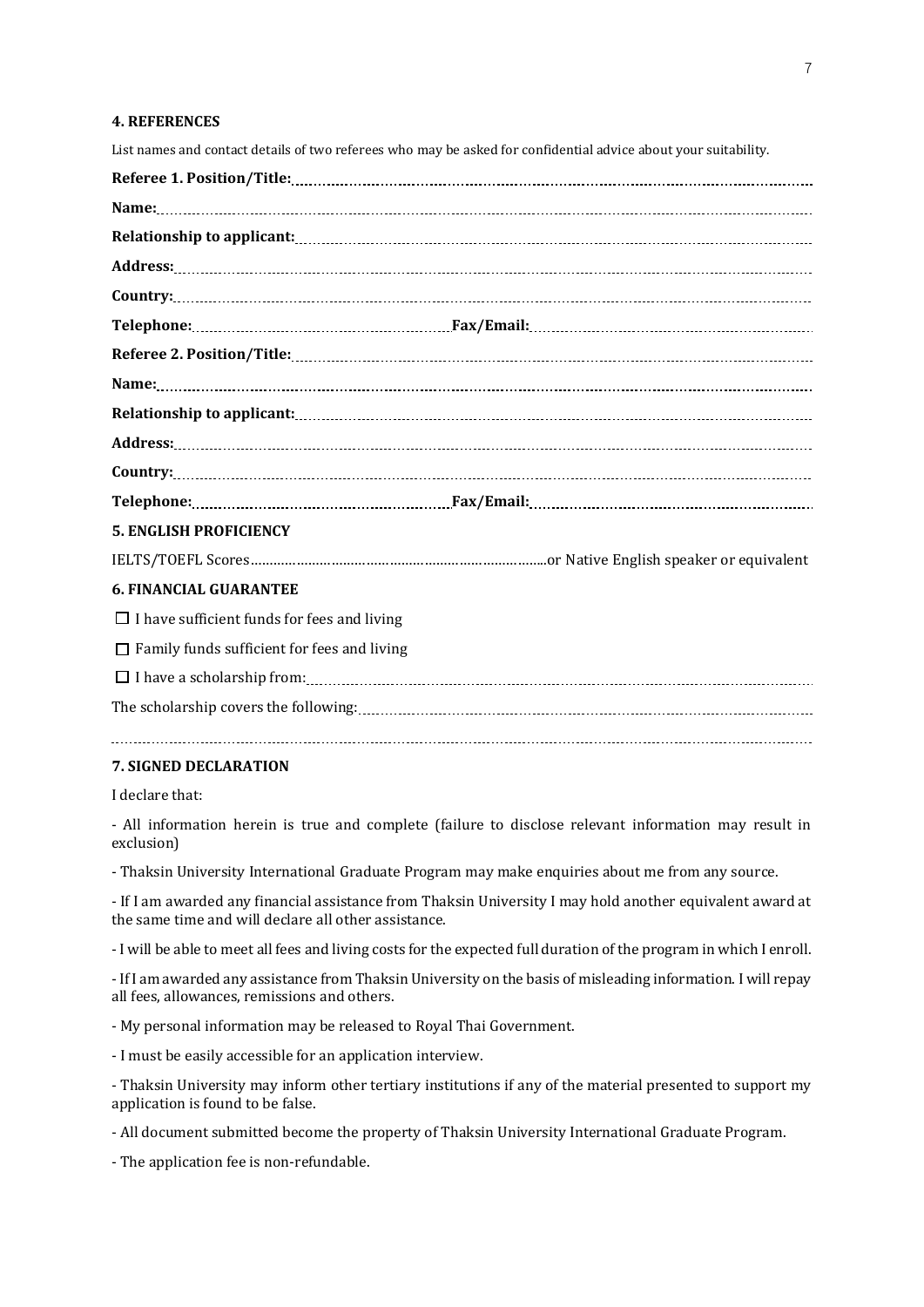#### **8. APPLICATION FEE**

| $\Box$ I attach a receipt                      |  |
|------------------------------------------------|--|
| $\Box$ I attach the 1,500 Baht application fee |  |

#### **9. ATTACHMENT**

 $\Box$  Two academic referee reports of past performance, signed by accredited educational institution; different referee from section 4.

 $\Box$  A copy of your curriculum vitae summarizing academic and professional experience certified by you as accurate.

 $\square$  Two recent clear passport-size photographs.

 $\Box$  One copy of all information pages of passport certified as true by representative of your university or relevant embassy with the name, position, and address of the representative clearly signed on the photograph page.

 $\Box$  One English copy of all professional qualifications certified as true by a designated officer of the granting institution – translations must be signed by the same officer.

 $\square$  One copy of academic transcripts that include enrolment dates, subjects, grades and the title of the award conferred certified as true by a designated officer of the granting institution – translations must be signed by the same officer.

□ Certified copies of IELTS or TOEFL results

 $\Box$  A one-page outline of the field of study interest for Master's and two pages for Ph.D. coursework programs, and two and four page research proposal outlines for research-based Masters and Ph.D. programs respectively.

**Note:** If you feel that any requirement in the form is not relevant to your application, please duly record this in the appropriate Section and indicate the reasons here below:

> Please submit documents in scanned form to: Email: **international.ictsu@gmail.com.**

Fax: +66(0) 74317697 With copy by secure post to: International College, Thaksin University 140 Karnjanawanich Road, Muang Songkhla 90000 Thailand